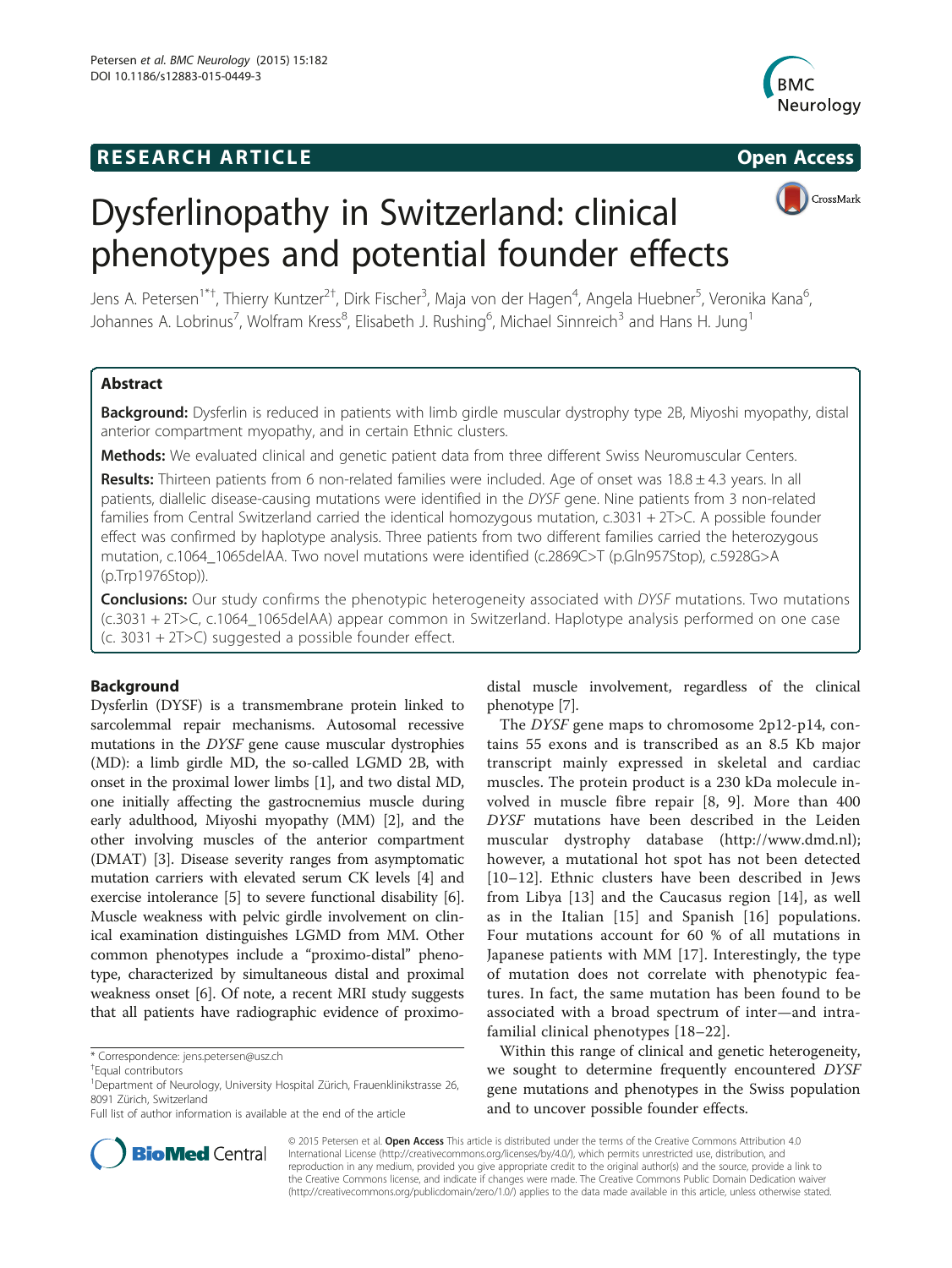#### **Methods**

# Subjects

The medical records of patients of Swiss origin with progressive muscle weakness, and DYSF mutations, who were admitted to Neuromuscular Centres in Basel, Lausanne and Zurich between 1989 and 2015 were anonymized and reviewed. All patients provided their written informed consent for genetic analysis. Clinical data collected included age and symptoms at onset, disease duration, family pedigrees, and muscle strength according to the Medical Research Council (MRC) scale. In addition, CK levels, muscle biopsy and mutational analysis results were evaluated. Electromyography, electrocardiography, echocardiography, pulmonary function and muscle MRI data were reviewed when available. The study was performed in accordance with the Declaration of Helsinki and approved by the local ethics committee (Kantonale Ethikkommission Zürich, KEK-ZH-Nr. 2015–0036).

#### Genetic analysis

Sequence analysis was performed using bidirectional fluorescent sequencing of all 55 exons of the DYSF gene, either in the Service de Cardiologie, Hôpital Cochin CHU Paris, France, or at the Institute of Human Genetics, University of Würzburg, Germany (Reference sequence: NM\_003494.3). Multiplex ligation-dependent probe amplification (MLPA) was used in one case.

To evaluate the hypothesis that the DYSF mutation  $c.3031 + 2T > C$  is due to a founder effect, we performed haplotype analysis, as described previously, with 6 polymorphic microsatellite markers on chromosome 2p13.2 flanking the DYSF gene (D2S327, D2S2113, D2S292, D2S291, D21S2110 and D2S2111) [\[23](#page-7-0)].

# Results

#### Clinical data

Thirteen patients were included in the study. Of those, 9 patients were from three non-related families from Central Switzerland (Canton of Schwyz). The clinical data of 10 patients from 6 different families are summarized in Tables [1](#page-2-0) and [2](#page-3-0). Three patients from central Switzerland (C-6, D-10, D-11) provided blood for haplotype analysis but refused clinical evaluation. Consanguinity was not reported and the parents of all patients were healthy. Mean disease onset was in late adolescence or early adulthood  $(18.7 \pm 4.5 \text{ years})$ . Early manifestations (Table [1](#page-2-0)) included leg pain, steppage gait, Gowers' sign and difficulty running and jumping. Mean CK levels were 12500 ± 14400 IU/L (range 2200–46350, normal value for our laboratory < 167 U/l, Table [1](#page-2-0)).

The clinical phenotype could be determined in 10 patients (Table [2](#page-3-0)). In all patients, the facial muscles were spared. Four of the patients from Central Switzerland (C-4, C-5, C-7, F-13) presented without arm weakness a few years after the onset of symptoms (Table [2\)](#page-3-0). All patients had distal lower limb flexor weakness and 2 (C-7, F-13) also showed distal lower limb extensor weakness. Three (C-4, C-5, C-7) patients had proximal lower limb weakness and therefore were classified as the "proximo-distal" (PD) phenotype [[6\]](#page-6-0). Another patient (F-13) demonstrated isolated distal lower limb weakness (foot flexion > extension) and was classified as the MM phenotype. Three patients (C-4, C-5 and C-7) were followed for 11, 9 and 4 years, respectively (Table [2\)](#page-3-0). All developed distal upper limb extensor weakness with 2 (DC-4, C-7) additionally showing distal upper limb flexor and proximal upper limb weakness. Two patients from central Switzerland (C-8, D-9) were examined 20 and 28 years after onset and demonstrated proximal and distal upper and lower limb flexor and extensor weakness (Table [2](#page-3-0)). Patient D-9 experienced a relatively "benign" course with muscle strength grade of at least 3 on the MRC scale (Table [2\)](#page-3-0). One patient from the Canton Thurgau (E-12) presented 7 years after onset with proximal and distal lower limb flexor and extensor weakness, eventually developing distal flexor and extensor and proximal upper limb weakness (Table [2\)](#page-3-0). A patient from the Canton Aargau (B-3) presented with severe distal lower limb flexor, proximal lower limb flexor and extensor, distal upper limb flexor and extensor and proximal upper limb weakness 15 years after onset. Two patients from the Canton Fribourg were initially examined 23 (A-1) and 17 (A-2) years after onset, respectively. Patient A-1 had generalized weakness, pronounced in the distal lower limb extensors, and over the course of 9 years developed proximal lower and upper limb palsies. Patient A-2 had generalized weakness, more pronounced in the distal lower limb flexors, that progressive minimally over 7 years. Interestingly, members of family C presented with a proximo-distal phenotype early in the course and members of family C and patient F-13 were notable for the lack of upper limb weakness during the early phases of the disease. Later in the course, all patients manifested a typical LGMD phenotype; however, the distribution of weakness was heterogeneous (Table [2\)](#page-3-0). The DMAT phenotype was not observed in our cohort.

The use of mobility aids showed the following timeline: 2 patients required canes for walking assistance (A-1, A-2) at the age of 35 and 49 years, respectively (disease duration until first use of canes 12 and 21 years, respectively), and both were eventually wheelchair-bound (17 and 24 years after disease onset; 5 and 3 years after first cane use). Patient B-3, at age 29, 14 years after disease onset, used a wheelchair intermittently (B-3), and patient C-8 was wheelchair-bound, at age 43, 27 years after disease onset.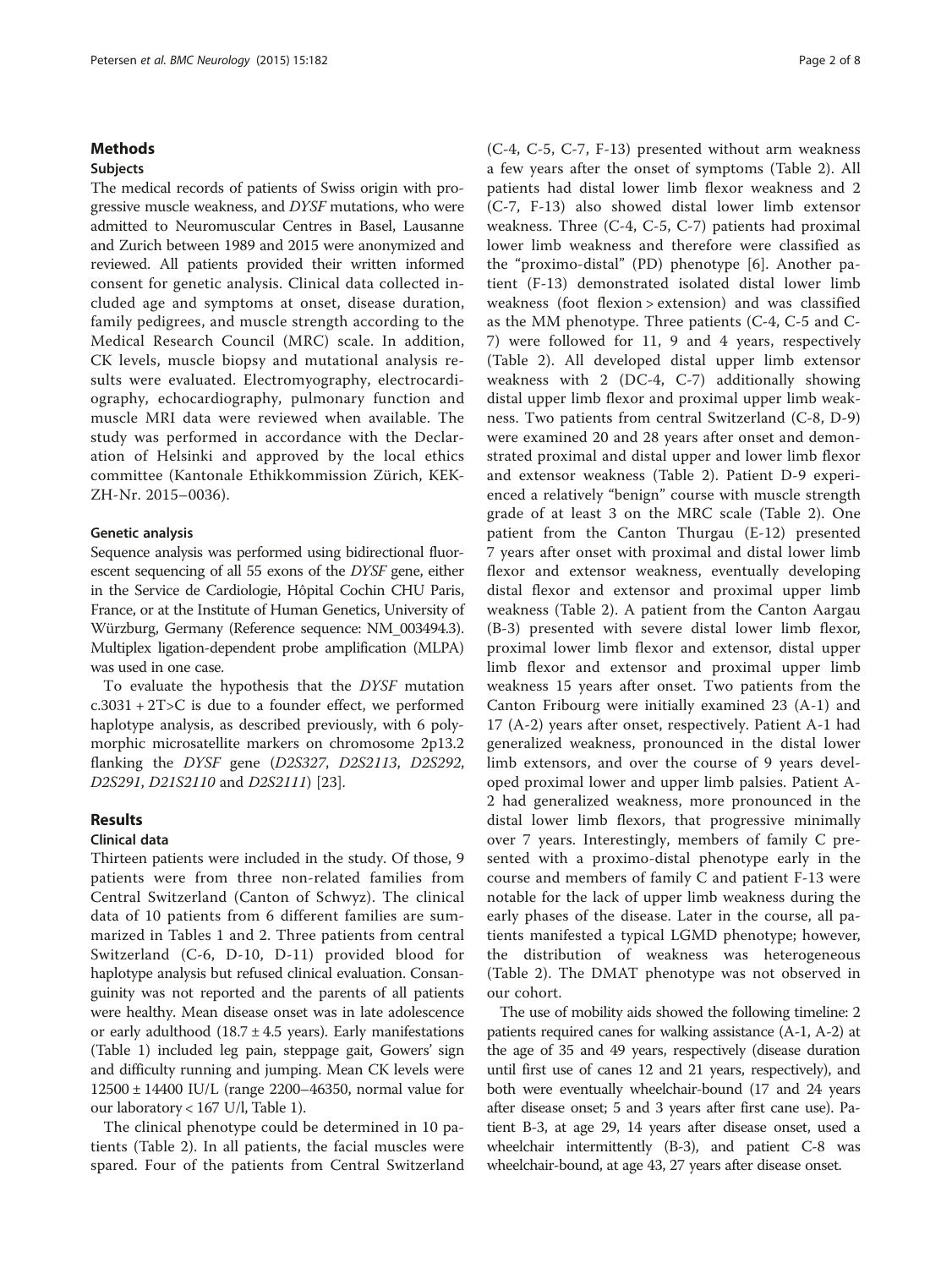| Family-<br>patient | Origin<br>(Canton)   | Sex/age<br>(years) | Age at onset<br>(years) | CK level<br>Cardiac<br>Symptoms<br>(IU/L)<br>at onset |               | ultrasound/ECG | Pulmonary<br>function | <b>EMG</b>                                            |
|--------------------|----------------------|--------------------|-------------------------|-------------------------------------------------------|---------------|----------------|-----------------------|-------------------------------------------------------|
| A-1                | Fribourg             | M/58               | 23                      | Steppage gait                                         | >2.300        | normal/normal  | FVC 55 %              | n.d.                                                  |
| $A-2$              |                      | F/54               | 28                      | Difficulty walking<br>on tiptoes                      | >2.300        | normal/normal  | normal                | Tibialis anterior muscle:<br>myopathic, fibrillations |
| $B-3$              | Aargau               | F/33               | 15                      | Difficulty running                                    | 3.800         | normal/normal  | normal                | Biceps brachii muscle:<br>myopathic                   |
| $C-4$              | Schwyz<br>M/27       |                    | 17                      | Difficulty skiing                                     | >23.000       | normal/normal  | normal                | Vastus lateralis muscle:                              |
|                    |                      |                    |                         | (downhill) and<br>running;                            |               |                |                       | myopathic, fibrillations,                             |
|                    |                      |                    |                         | leg pain                                              |               |                |                       | positive sharp waves                                  |
| $C-5$              |                      | F/24               | 17                      | Difficulty walking on                                 | >15.000       | normal/normal  | normal                | Tibialis anterior muscle:                             |
|                    |                      |                    |                         | tiptoes; leg pain                                     |               |                |                       | myopathic                                             |
| $C-6$              |                      | F/31               |                         | blood sample provided                                 |               |                |                       |                                                       |
|                    |                      |                    |                         | for haplotype analysis;                               |               |                |                       |                                                       |
|                    |                      |                    |                         | consultation rejected                                 |               |                |                       |                                                       |
| $C-7$              |                      | M/16               | 14                      | Difficulty toe walking                                | 46.350        | normal/normal  | normal                | Vastus lateralis muscle:                              |
|                    |                      |                    |                         |                                                       |               |                |                       | myopathic; positive                                   |
|                    |                      |                    |                         |                                                       |               |                |                       | sharp waves                                           |
| $C-8$              |                      | F/54               | 16                      | Leg weakness                                          | n.d.          | n.d.           | n.d.                  | Extensor carpi radialis                               |
|                    |                      |                    |                         |                                                       |               |                |                       | muscle: myopathic                                     |
| $D-9$              | Schwyz               | F/45               | 16                      | Gowers' sign                                          | >2.200        | normal/normal  | n.d.                  | Vastus lateralis muscle:                              |
|                    |                      |                    |                         |                                                       |               |                |                       | myopathic; fibrillations,                             |
|                    |                      |                    |                         |                                                       |               |                |                       | positive sharp waves                                  |
| $D-10$             |                      | F/46               |                         | blood sample provided                                 |               |                |                       |                                                       |
|                    |                      |                    |                         | for haplotype                                         |               |                |                       |                                                       |
| $D-11$             |                      | M/48               |                         | analysis;                                             |               |                |                       |                                                       |
|                    |                      |                    |                         | consultation rejected                                 |               |                |                       |                                                       |
| $E-12$             | Thurgau              | M/28               | 20                      | Difficulty jumping,                                   | >10.600       | normal/normal  | normal                | n.d. (syncope during                                  |
|                    |                      |                    |                         | Leg pain                                              |               |                |                       | needle insertion)                                     |
| $F-13$             | Schwyz<br>M/22<br>21 |                    | Leg weakness            | >9.000                                                | normal/normal | normal         | Gastrocnemius muscle: |                                                       |
|                    |                      |                    |                         |                                                       |               |                |                       | myopathic; fibrillations,<br>positive sharp waves     |

<span id="page-2-0"></span>**Table 1** Clinical data of Swiss dysferlinopathy patients

M male, F female, FVC Forced vital capacity, n.d. not done, normal CK < 167 U/l. "myopathic" refers to small, short, polyphasic potentials

#### Cardiac, pulmonary, MRI and EMG data

Electrocardiography and ECG were normal in all 9 patients who underwent examination, the longest disease duration being 35 years (Table 1). Pulmonary function was normal in 6 out of 7 patients, with restrictive lung disease documented in patient A-1 (Table 1; initial pulmonary function testing performed after 29 years of disease duration). In 3 patients, muscle MRI showed fatty replacement of the lower limb muscles. In all three patients (A-2, E-12 and F-13), the short head of the biceps femoris and the sartorius and the gracilis muscles were symmetrically spared or appeared less affected than other muscles. In patients E-12 and F-13, the semitendinosus, the tibialis anterior and the extensor digitorum longus muscles also seemed less affected, while edema was suspected in selected lower limb muscles. In another patient (C-7), the pelvic and the lower limb muscles appeared normal. EMG was myopathic with short and small potentials in all 8 patients examined, with spontaneous activity found in 5 cases (Table 1).

# Pathological features and protein studies

A total of 5 surgical muscle biopsies were available (Table [3](#page-4-0)) for evaluation. In 2 patients, biopsies were not available because they were taken in 1986 and 1977. In 6 patients, the genetic diagnosis was made without prior biopsy. The mean age at biopsy was  $28.25 \pm 13.7$  years, while the mean disease duration at biopsy was  $8.3 \pm$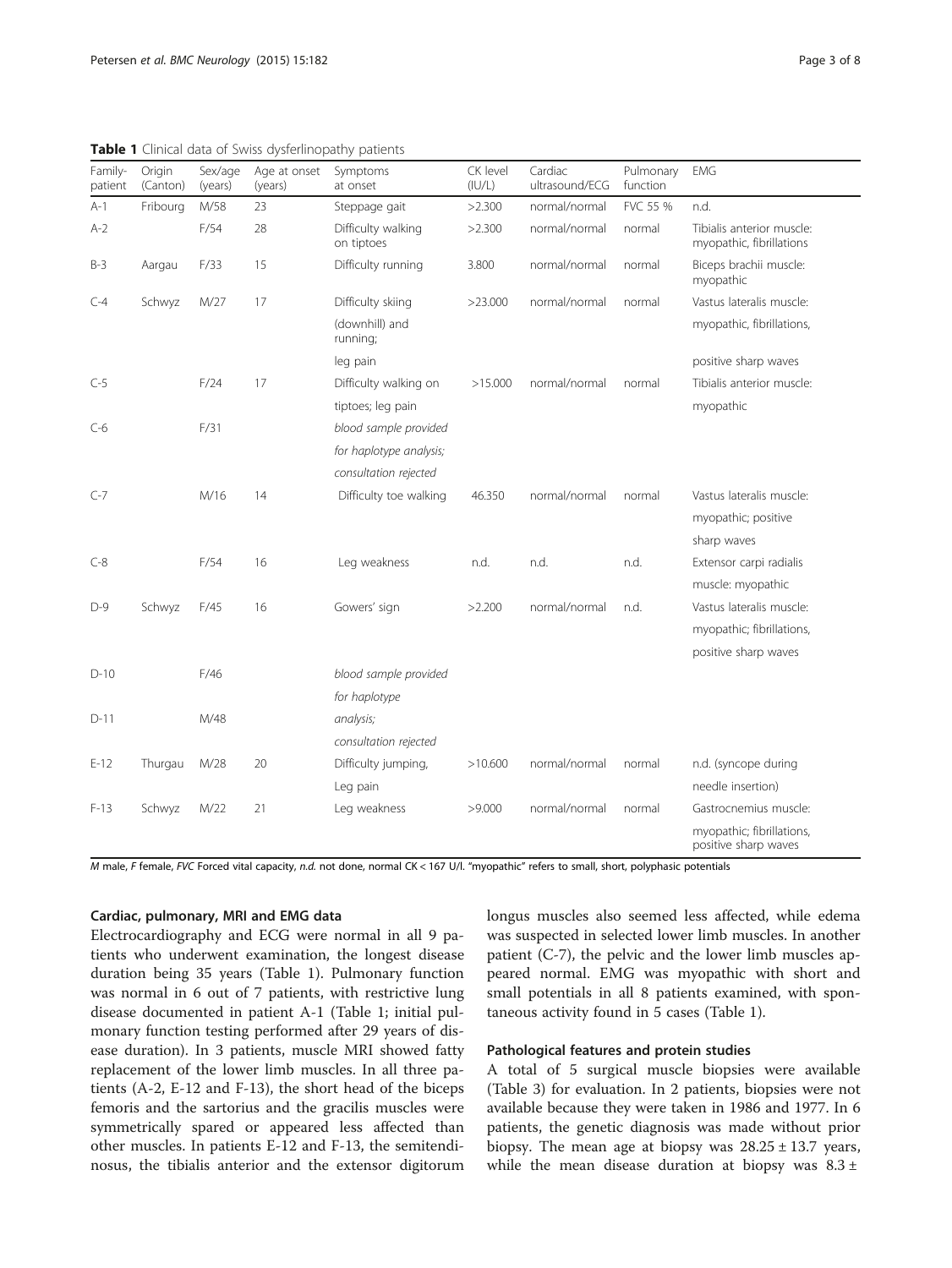| Family-patient                          | $A-1$<br>23 |             | $A-2$<br>28 |            | $B-3$<br>15 | $C-4$<br>17 |            | $C-5$<br>17 |             | $C-7$<br>14  |         | $C-8$<br>16 | $D-9$<br>16 | $E-12$<br>20 |             | $F-13$<br>21 |
|-----------------------------------------|-------------|-------------|-------------|------------|-------------|-------------|------------|-------------|-------------|--------------|---------|-------------|-------------|--------------|-------------|--------------|
| Age at onset                            |             |             |             |            |             |             |            |             |             |              |         |             |             |              |             |              |
| Age at examination/years<br>after onset | 46/23       | 55/32       | 45/17       | 52/24      | 30/15       | 20/3        | 27/11      | 18/1        | 26/9        | 15/1<br>18/4 |         | 44/28       | 36/20       | 27/7         | 31/11       | 21/C         |
| Facial muscles                          | 5/5         | 5/5         | nd          | nd         | 5/5         | 5/5         | 5/5        | 5/5         | 5/5         | 5/5          | 5/5     | 5/5         | 5/5         | 5/5          | 5/5         | 5/5          |
| Head extension                          | 5/5         | 5/5         | 5/5         | 5/5        | nd          | 5/5         | 5/5        | 5/5         | 5/5         | 5/5          | 5/5     | 4/4         | nd          | 5/5          | nd          | 5/5          |
| Shoulder elevation                      | 5/5         | 5/5         | 5/5         | 5/5        | 5/5         | 5/5         | 5/5        | 5/5         | 5/5         | 5/5          | 5/5     | nd          | nd          | nd           | nd          | 5/5          |
| External arm rotation                   | 3/3         | 0/0         | $4 + 74 +$  | $5 - 75 -$ | nd          | 5/5         | nd         | nd          | nd          | 5/5          | nd      | 0/0         | nd          | nd           | nd          | nd           |
| Internal arm rotation                   | 3/3         | nd          | nd          | nd         | nd          | 5/5         | nd         | nd          | nd          | 5/5          | nd      | nd          | nd          | nd           | nd          | nd           |
| Arm adduction                           | 3/3         | 0/0         | nd          | nd         | 3/3         | 5/5         | nd         | nd          | nd          | 5/5          | 4/4     | nd          | nd          | 5/5          | $4+/4+$     | nd           |
| Arm abduction                           | 1/1         | 0/0         | $4+/4+$     | 5/5        | 3/3         | 5/5         | $5 - 75 -$ | 5/5         | 5/5         | 5/5          | 4/5     | 0/0         | 4/4         | 5/5          | $4 - 14 -$  | 5/5          |
| Arm flexion                             | nd          | 0/0         | $4 + 74 +$  | 4/4        | 4/4         | 5/5         | $5 - 75 -$ | 5/5         | 5/5         | 5/5          | 4/4     | 0/0         | 4/4         | 5/5          | $4 - 14 -$  | 5/5          |
| Arm extension                           | 1/1         | 1/1         | $4+/4+$     | $4+/4+$    | 3/3         | 5/5         | $5 - 75 -$ | 5/5         | 5/5         | 5/5          | $4+/4+$ | 0/0         | 4/4         | 5/5          | 4/4         | 5/5          |
| Wrist supination                        | $4 + 14$    | nd          | nd          | nd         | nd          | nd          | nd         | nd          | 5/5         | 5/5          | nd      | nd          | nd          | nd           | nd          | nd           |
| Wrist pronation                         | $4 + / 3$   | 3/3         | $4+/4+$     | 5/5        | nd          | nd          | nd         | nd          | 5/5         | 5/5          | nd      | nd          | nd          | nd           | nd          | nd           |
| Hand flexion                            | nd          | $3 + / 3 +$ | $4+/4+$     | 5/5        | 4/4         | 5/5         | $5 - 75 -$ | 5/5         | 5/5         | 5/5          | 4/4     | $4 + 74$    | $5 - 15 -$  | 5/5          | $4+/4+$     | 5/5          |
| Finger flexion                          | 3/3         | $3 - 73 -$  | $4 + 74 +$  | 4/4        | 4/4         | 5/5         | $5 - 75 -$ | 5/5         | 5/5         | 5/5          | 5/5     | $4 + 74$    | $5 - 75 -$  | 5/5          | $4 + / 4 +$ | 5/5          |
| Hand extension                          | 5/5         | $4 + 14$    | nd          | nd         | 4/4         | 5/5         | $5 - 75 -$ | 5/5         | 4/4         | 5/5          | 4/4     | $4 + 4$     | $5 - 75 -$  | 5/5          | $4+/4+$     | 5/5          |
| Finger extension                        | 5/5         | $4 - 14 -$  | $5 - 75 -$  | 5/5        | 4/4         | 5/5         | $5 - 75 -$ | 5/5         | 4/4         | 5/5          | 4/4     | $4 + 4$     | $5 - 75 -$  | 5/5          | $4+/4+$     | 5/5          |
| Thumb abduction                         | nd          | 4/4         | $4+/4+$     | $4+/4+$    | nd          | 5/5         | nd         | nd          | nd          | 5/5          | nd      | nd          | nd          | nd           | nd          | nd           |
| Thumb extension                         | 5/5         | nd          | nd          | nd         | nd          | 5/5         | nd         | nd          | nd          | 5/5          | nd      | nd          | nd          | nd           | nd          | nd           |
| Hip adduction                           | 2/2         | 0/0         | 3/3         | $2+/2+$    | 4/4         | 5/5         | nd         | $5 - 75$    | nd          | 5/5          | 2/2     | nd          | 4/4         | nd           | $4+/4+$     | nd           |
| Hip extension                           | 5/5         | $4+/4+$     | $4+/4+$     | $4 - 14 -$ | nd          | 4/4         | $4 - 14$   | $5 - 75 -$  | nd          | 5/5          | 4/4     | 1/1         | 4/4         | nd           | $4 - 14 -$  | 5/5          |
| Knee extension                          | 2/2         | 0/0         | $2 + 72$    | 2/2        | 2/2         | 5/5         | 4/4        | 5/5         | $5 - 75 -$  | 5/5          | 4/4     | 3/3         | 3/3         | 5/5          | 4/4         | 5/5          |
| Knee flexion                            | 2/2         | 0/0         | $3 + / 3 +$ | $3 - 73$   | 7/7         | 5/5         | $4 - 14$   | 5/5         | $3 + / 3 +$ | 5/5          | 4/4     | 4/4         | 4/4         | 5/5          | $4 - 14 -$  | 5/5          |
| Foot extension                          | 0/0         | 0/0         | 2/2         | 2/2        | 3/3         | 5/5         | 2/2        | 5/5         | 2/2         | 4/4          | 4/4     | 0/0         | $5 - 75 -$  | 4/4          | 4/4         | 4/4          |
| Toe extension                           | 0/0         | 0/0         | $3 - 73 -$  | nd         | nd          | nd          | nd         | nd          | nd          | nd           | nd      | 1/1         | nd          | 3/3          | nd          | nd           |
| Foot flexion                            | 5/5         | 3/3         | 1/1         | 1/1        | 1/1         | $4 - 14$    | 2/1        | $5 - 75 -$  | 3/3         | 4/4          | 3/3     | 1/1         | $4 + 74 +$  | 4/4          | 4/4         | 3/4          |
| Toe flexion                             | $4 + 74 +$  | 3/3         | 1/1         | 1/1        | nd          | nd          | nd         | nd          | nd          | nd           | nd      | 4/4         | nd          | $4 - 4 -$    | nd          | nd           |

<span id="page-3-0"></span>Table 2 Phenotype of Swiss dysferlinopathy patients

Muscle strength grades according to Medical Research Council (MRC) scale (right/left); nd: not done

9.8 years. Samples were removed from the trapezius, quadriceps and gracilis muscles. All patients exhibited dystrophic changes with an increased spectrum of myofiber diameter and variable fibrosis. In one case with a LGMD phenotype (B-3), striking inflammatory changes were observed within the endomysium. Western blots (WB) and/or immunohistochemistry (IHC) were performed in 6 samples (WB only in 2 samples, IHC only in 3 samples, WB and IHC in a single sample). On WB, dysferlin was totally absent in all samples tested, whereas by IHC, dysferlin was judged absent in 2 cases and reduced in two.

# Genetic studies

Genetic data are summarized in Table [4.](#page-4-0) In 13 patients, 2 disease-causing mutations on separate alleles were identified. Nine patients from 3 non-related families from Central Switzerland (Canton Schwyz) carried the identical splice

site mutation,  $c.3031 + 2T > C$ , 7 were homozygous (Table [4](#page-4-0)). Three patients from 2 different families from the Cantons of Fribourg and Aargau carried a heterozygous frameshift mutation c.1064\_1065delAA, and 2 members from family A, harbored the heterozygous nonsense mutation c.2217C>A (Table [4](#page-4-0)).

Two novel mutations were identified in this patient set. Patient C-6, who was compound heterozygous for the  $c.3031 + 2T > C$  mutation on one allele, showed a novel mutation, c.2869C>T on the other allele. Patient E-12 carried the novel homozygous c.5928G > A mutation.

Haplotype analyses using markers flanking the DYSF gene revealed homozygosity for at least one nearest marker (D2S291) in all patients from the two apparently unrelated C and D families carrying the homozygous  $c.3031 + 2T>C$  mutation, suggesting a possible founder mutation (See Fig. [1](#page-5-0)). In patient C-7, carrying a compound heterozygous  $DYSF$  mutation (c.3031 + 2 T > C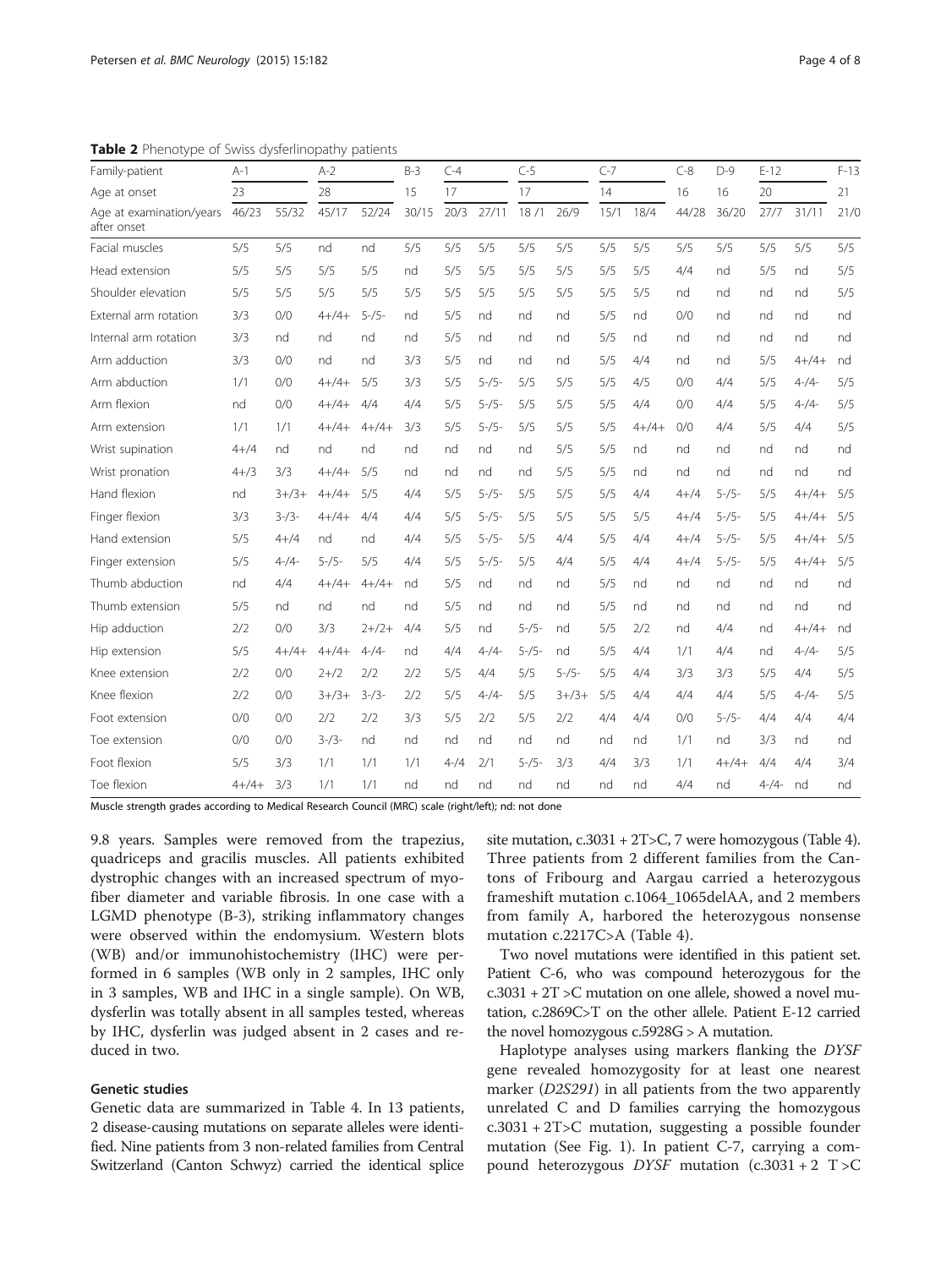| <b>ROLL 3</b> I INCREDICT AND CONTINUES ON A 2003 UPSICIAL DUCTING PARTIES |                                                                                                                                                                            |                              |  |  |  |  |  |
|----------------------------------------------------------------------------|----------------------------------------------------------------------------------------------------------------------------------------------------------------------------|------------------------------|--|--|--|--|--|
| Family-patient                                                             | Disease duration at biopsy (y)/muscle/findings                                                                                                                             | WB Dysf/immunohistochemistry |  |  |  |  |  |
| $A-1$                                                                      | 26/trapezius/atrophic fibers; slight fibrosis; fatty infiltration                                                                                                          | absent/nd                    |  |  |  |  |  |
| $A-2$                                                                      | Biopsy in 1986; histopathological data na                                                                                                                                  | absent/nd                    |  |  |  |  |  |
| $B-3$                                                                      | 1/vastus lateralis/atrophic fibers; fibre size variability;/re- and degenerating fibers;<br>absent/reduced<br>necrotic fibers; endo- and perimysial fibrosis; inflammation |                              |  |  |  |  |  |
| $C-4$                                                                      | 3/vastus lateralis/de- and regenerating fibers,                                                                                                                            | nd/absent                    |  |  |  |  |  |
|                                                                            | whorled fibers, myophagocytosis, endomysial fibrosis                                                                                                                       |                              |  |  |  |  |  |
| $C-5$ to $C-7$                                                             | Genetic testing without prior biopsy                                                                                                                                       |                              |  |  |  |  |  |
| $C-8$                                                                      | Biopsy in 1977; na                                                                                                                                                         |                              |  |  |  |  |  |
| $D-9$                                                                      | 20/vastus lateralis/focal fiber atrophy, hypertrophy,                                                                                                                      | nd/reduced                   |  |  |  |  |  |
|                                                                            | necrotic fibers, increased internalized nuclei                                                                                                                             |                              |  |  |  |  |  |
| D-10, D-11                                                                 | Genetic testing without prior biopsy                                                                                                                                       |                              |  |  |  |  |  |
| $E-12$                                                                     | 1/gracilis/re- and degenerating fibers,                                                                                                                                    | nd/absent                    |  |  |  |  |  |
|                                                                            | myophagocytosis, fibrosis, COX-neg. fibers                                                                                                                                 |                              |  |  |  |  |  |
| $F-13$                                                                     | Genetic testing without prior biopsy                                                                                                                                       |                              |  |  |  |  |  |

<span id="page-4-0"></span>Table 3 Histological and biochemical data of Swiss dysferlinopathy patients

Nd not done, WB Dysf result of the presence or absence of dysferlin by Western-blot analysis

Table 4 Dysferlin mutations in Swiss patients

| Family-patient | Exon/Intron       | <b>DNA</b>         | Effect of mutation  |  |  |  |
|----------------|-------------------|--------------------|---------------------|--|--|--|
| $A-1$          | ex12              | c.1064_1065delAA   | p.Lys355ArgfsX4     |  |  |  |
|                | ex23              | c.2217C>A          | p.Tyr739X           |  |  |  |
| $A-2$          | ex12              | c.1064_1065delAA   | p.Lys355ArgfsX4     |  |  |  |
|                | ex23              | c.2217C > A        | p.Tyr739X           |  |  |  |
| B-3            | ex12              | c.1064/1065delAA   | p.Lys355ArgfsX4     |  |  |  |
|                | ex25-27           |                    | Deletion exon 25-27 |  |  |  |
| $C-4$          | IVS28             | c. $3031 + 2T > C$ | Abn. Spli.          |  |  |  |
|                | IVS28             | c. $3031 + 2T > C$ | Abn. Spli.          |  |  |  |
| $C-5$          | IVS <sub>28</sub> | c. $3031 + 2T > C$ | Abn. Spli.          |  |  |  |
|                | IVS <sub>28</sub> | c. $3031 + 2T > C$ | Abn. Spli.          |  |  |  |
| $C-6$          | IVS28             | c. $3031 + 2T > C$ | Abn. Spli.          |  |  |  |
|                | ex27              | c. 2869C>T         | p.Gln957X           |  |  |  |
| $C-7$          | IVS <sub>28</sub> | c. $3031 + 2T > C$ | Abn. Spli.          |  |  |  |
|                | IVS28             | c. $3031 + 2T > C$ | Abn. Spli.          |  |  |  |
| $C-8$          | IVS <sub>28</sub> | $c.3031 + 2T > C$  | Abn. Spli           |  |  |  |
|                | IVS <sub>28</sub> | $c.3031 + 2T > C$  | Abn. Spli           |  |  |  |
| $D-9$          | IVS28             | c. $3031 + 2T > C$ | Abn. Spli.          |  |  |  |
|                | IVS28             | c. $3031 + 2T > C$ | Abn. Spli.          |  |  |  |
| $D-10$         | IVS28             | c. $3031 + 2T > C$ | Abn. Spli.          |  |  |  |
|                | IVS28             | c. $3031 + 2T > C$ | Abn. Spli.          |  |  |  |
| $D-11$         | IVS <sub>28</sub> | c. $3031 + 2T > C$ | Abn. Spli.          |  |  |  |
|                | IVS <sub>28</sub> | c. $3031 + 2T > C$ | Abn. Spli.          |  |  |  |
| $E-13$         | Ex53              | c.5928G > A        | p.Trp1976Stop       |  |  |  |
|                | Ex53              | $c.5928G$ >A       | p.Trp1976Stop       |  |  |  |
| $F-13$         | IVS28             | c. $3031 + 2T > C$ | Abn. Spli.          |  |  |  |
|                | IVS28             | c. $3031 + 2T > C$ | Abn. Spli.          |  |  |  |

Novel mutations appear in bold; Ex exon, IVS intervening sequence

and c.2869C>T), marker D2S291 shows a heterozygous genotype (Fig. [1](#page-5-0)).

# **Discussion**

Evaluation of the present cohort of 6 families brings new genetic information about dysferlinopathy in Switzerland, and novel data regarding a potential founder effect in Central Switzerland. The fact that unrelated families with identical mutations come from the same region indicates that these mutations are common, and indeed, haplotype analysis of 2 families carrying the mutation c.3031 + 2T>C suggests a possible founder effect for this mutation in Switzerland. The limitations of this study are twofold: the analysis is limited by the small cohort size and 3 out of 13 patients had not been examined clinically.

From a clinical point of view, the onset age in early adulthood confirms previous findings [\[6](#page-6-0), [7,](#page-6-0) [24\]](#page-7-0). In addition, late-onset [\[25](#page-7-0)] or congenital forms were not encountered [[26](#page-7-0)]. Three out of 4 patients from Central Switzerland presented with the PD phenotype, while another patient with the same mutation was considered to represent the MM phenotype. Upper limb weakness was not a presenting feature in the current cohort. Some reports suggest that the proximo-distal phenotype occurs in up to one third of dysferlinopathy cases [[6](#page-6-0)]. Of note, 9 out of 10 patients developed distal upper limb weakness later in the disease course, which has been frequently reported [\[27](#page-7-0)–[29\]](#page-7-0). Muscle MRI is known to reveal fatty replacement of distal and proximal lower limb muscles in the early stages of dysferlinopathy, including patients with clinically isolated proximal or distal involvement [\[7,](#page-6-0) [30](#page-7-0)]. However, an adolescent patient with a MM phenotype (C-7) showed a normal pelvic and whole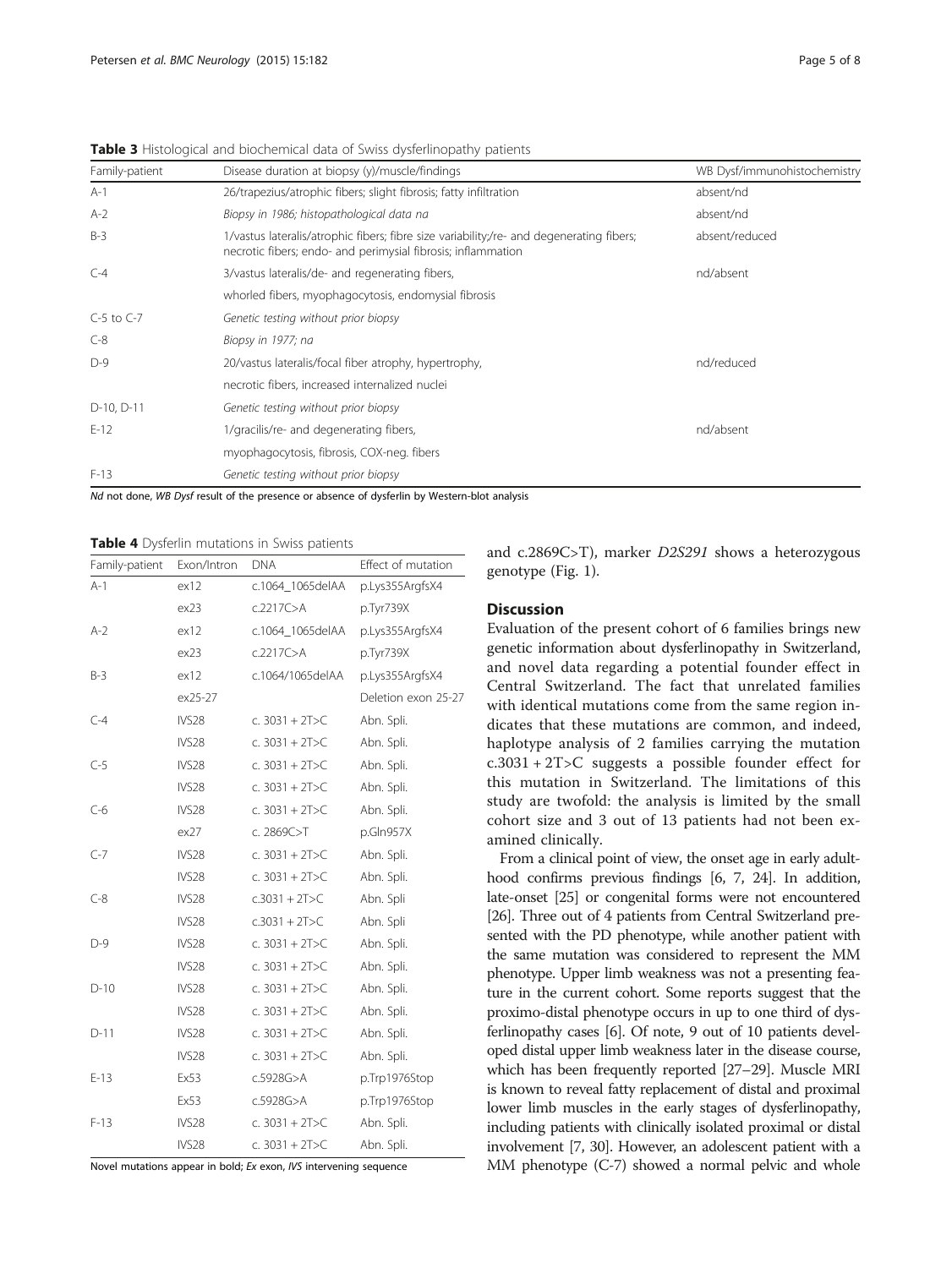<span id="page-5-0"></span>

lower limb muscle MRI, similarly to a patient described with isolated hyperCKemia [\[31\]](#page-7-0).

Interestingly, we found clinical phenotype variability within families and within unrelated carriers with similar mutations. Such variability has already been reported in Libyan Jews [[13\]](#page-7-0) and was found to be particularly relevant in a 6-generation, highly consanguineous family originating from an isolated village in Dagestan [[32](#page-7-0)]. This observation may indicate that to date, unknown genetic or environmental modifiers play a role in influencing the clinical phenotypes of the mutated DYSF gene [[22](#page-7-0)]. Accordingly, it would be interesting to study micro-RNAs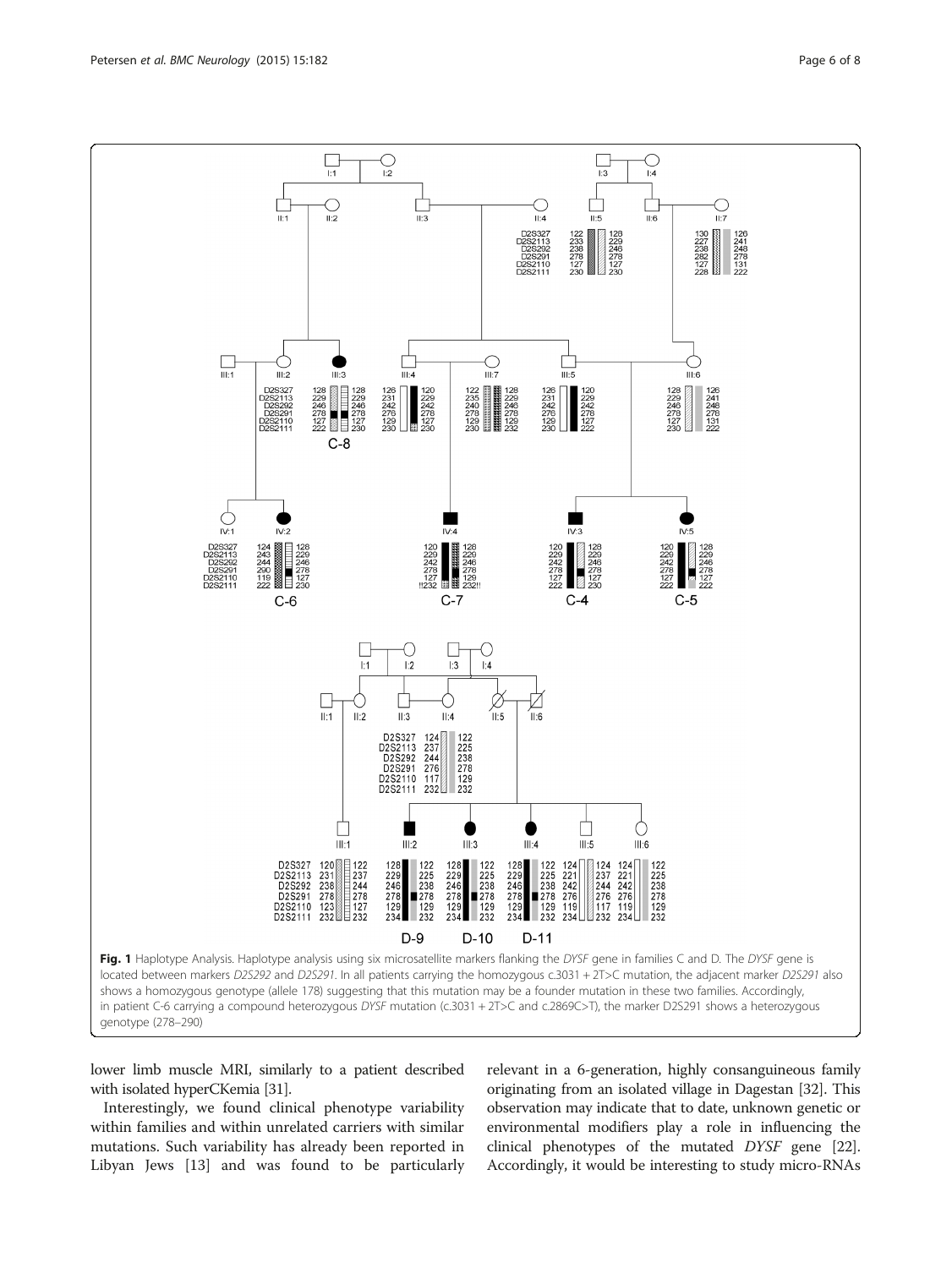<span id="page-6-0"></span>known to be involved in many biological processes, including epigenetic changes. Other cardinal features of our cohort were very high CK levels, as previously described [7], the absence of cardiac impairment (nevertheless encountered in few patients [6, [25, 33, 34\]](#page-7-0) and present in a knock out mouse model [\[35\]](#page-7-0)), and the risk of developing respiratory failure late in the disease course [\[36, 37\]](#page-7-0), as observed in one of our patients.

EMG showed myopathic changes and pathologic spontaneous activity. In one case, the biopsy revealed striking endomysial inflammation, in line with frequently observed inflammatory changes in dysferlinopathy and other muscular dystrophies [\[18, 38\]](#page-7-0). Immunosuppressive treatment, however, fails to improve muscle weakness [\[39\]](#page-7-0). It has been postulated that dysferlin may be linked to membrane repair and/or inflammatory activation [[40](#page-7-0)], and in a few cases, splice site mutations disrupting dysferlin are known to produce inflammation [[18](#page-7-0)]. Conversely, most of our patients with splice mutations showed no evidence of inflammation on muscle biopsy, indicating the lack of clear correlation between inflammation and genotype. On Western blot (WB) 3 cases showed a consistent reduction in dysferlin, as has been previously described [\[41\]](#page-7-0).

In dysferlinopathies, genotype is not predictive of disease severity, and genotype-phenotype correlations are not clear-cut [\[15](#page-7-0), [42\]](#page-7-0). However, correlation has been found between certain geographical areas and the age of onset, notably in Japanese and Italian MM patients [\[17](#page-7-0)], who develop symptoms earlier than patients with LGMD 2B [10]. The most severely affected patients in our study (Patients A-1 and A-2, described previously [[12\]](#page-7-0)) carried the truncating mutation c.2217C>A (p.Tyr739X) with a disease duration of 17 and 24 years, respectively, before the patients became wheelchair-bound. One of the older patients (C-8), carrying the  $c.3031 + 2T > C$  homozygous mutation, became wheelchair bound after a disease duration of 27 years, and patient D-9 showed relatively mild impairment 20 years after onset. However, in all other patients carrying this mutation, disease duration was shorter; thus precluding longitudinal comparisons. A longer follow-up is necessary to assess the onset and time-course of the various disabling symptoms.

### Conclusion

Our study confirms the broad phenotypic heterogeneity, often accompanied by markedly elevated CK levels, associated with DYSF mutations in the Swiss population. Due to a potential founder effect in the past, two mutations appear to be endemic in central Switzerlans. These findings are important for genetic counselling and should facilitate targeted molecular diagnosis of dysferlin deficiency in patients of Swiss origin.

#### Competing interests

Disclosure of conflict of interest: on behalf of all authors, the corresponding author states that there is no conflict of interest.

#### Authors' contributions

WK carried out part of the molecular genetic studies and drafted the manuscript. MvdH and AH carried out the haplotype analysis. EJR, VK and AL carried out the neuropathological analyses. DF and MS participated in the design and the coordination of the study and helped to draft the manuscript. JAP, TK and HHJ conceived of the study, and participated in its design and coordination and helped to draft the manuscript. All authors read and approved the final manuscript. All patients gave their written informed consent for genetic analysis. The study was performed in accordance with the Declaration of Helsinki and approved by the local ethics committee (Kantonale Ethikkommission Zürich).

#### Authors' information

Not applicable.

#### Acknowledgments

We thank P. Mitzscherling for expert technical assistance. MvdH, AH and WK are members of the German network on muscular dystrophies (MD-NET, 01GM0601) which is funded by the German Ministry of Education and Research (BMBF, Bonn, Germany).

#### Author details

<sup>1</sup>Department of Neurology, University Hospital Zürich, Frauenklinikstrasse 26 8091 Zürich, Switzerland. <sup>2</sup>Nerve-Muscle Unit, Neurology Service, Department of Clinical Neurosciences, Lausanne University Hospital (CHUV), Lausanne, Switzerland. <sup>3</sup>Department of Neurology, University Hospital Basel, Basel, Switzerland. <sup>4</sup>Abteilung Neuropäriatrie, Dresden, Germany. <sup>5</sup>Klinik für Kinderund Jugendmedizin, Medizinische Fakultät Carl Gustav Carus, Technische Universität Dresden, Dresden, Germany. <sup>6</sup>Institute of Neuropathology University Hospital Zürich, Zürich, Switzerland. <sup>7</sup>Department of Pathology, University Hospital Geneva, Geneva, Switzerland. <sup>8</sup>Institure of Human Genetics, University of Würzburg, Würzburg, Germany.

#### Received: 10 May 2015 Accepted: 29 September 2015 Published online: 06 October 2015

#### References

- Bashir R, Britton S, Strachan T, Keers S, Vafiadaki E, Lako M, et al. A gene related to Caenorhabditis elegans spermatogenesis factor fer-1 is mutated in limb-girdle muscular dystrophy type 2B. Nat Genet. 1998;20(1):37–42.
- 2. Liu J, Aoki M, Illa I, Wu C, Fardeau M, Angelini C, et al. Dysferlin, a novel skeletal muscle gene, is mutated in Miyoshi myopathy and limb girdle muscular dystrophy. Nat Genet. 1998;20(1):31–6.
- 3. Illa I, Serrano-Munuera C, Gallardo E, Lasa A, Rojas-Garcia R, Palmer J, et al. Distal anterior compartment myopathy: a dysferlin mutation causing a new muscular dystrophy phenotype. Ann Neurol. 2001;49(1):130–4.
- 4. Fanin M, Nascimbeni AC, Aurino S, Tasca E, Pegoraro E, Nigro V, et al. Frequency of LGMD gene mutations in Italian patients with distinct clinical phenotypes. Neurology. 2009;72(16):1432–5.
- 5. Xi J, Blandin G, Lu J, Luo S, Zhu W, Beroud C, et al. Clinical heterogeneity and a high proportion of novel mutations in a Chinese cohort of patients with dysferlinopathy. Neurol India. 2014;62(6):635–9.
- 6. Nguyen K, Bassez G, Krahn M, Bernard R, Laforet P, Labelle V, et al. Phenotypic study in 40 patients with dysferlin gene mutations: high frequency of atypical phenotypes. Arch Neurol. 2007;64(8):1176–82.
- 7. Paradas C, Llauger J, Diaz-Manera J, Rojas-Garcia R, De Luna N, Iturriaga C, et al. Redefining dysferlinopathy phenotypes based on clinical findings and muscle imaging studies. Neurology. 2010;75(4):316–23.
- 8. Lennon NJ, Kho A, Bacskai BJ, Perlmutter SL, Hyman BT, Brown RH. Dysferlin interacts with Annexins A1 and A2 and mediates sarcolemmal woundhealing. J Biol Chem. 2003;278(50):50466–73.
- Bansal D, Miyake K, Vogel SS, Groh S, Chen CC, Williamson R, et al. Defective membrane repair in dysferlin-deficient muscular dystrophy. Nature. 2003;423(6936):168–72.
- 10. Cagliani R, Magri F, Toscano A, Merlini L, Fortunato F, Lamperti C, et al. Mutation finding in patients with dysferlin deficiency and role of the dysferlin interacting proteins annexin A1 and A2 in muscular dystrophies. Hum Mutat. 2005;26(3):283.